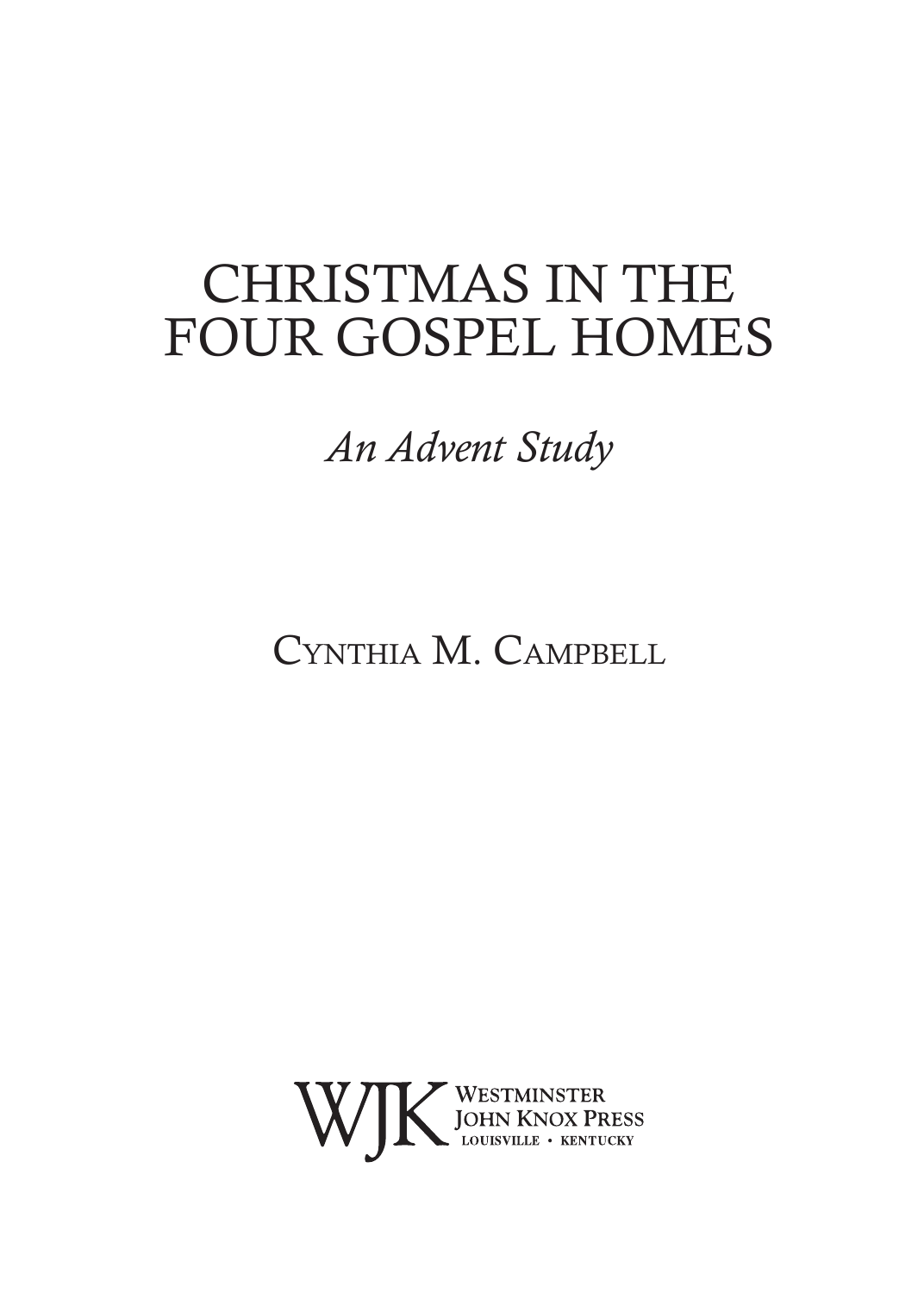# **CONTENTS**

| Introduction    |                                      | 1X |
|-----------------|--------------------------------------|----|
| Week 1          | Christmas at Mark's House            | 1  |
| Week 2          | Christmas at Matthew's House         | 11 |
| Week 3          | Christmas at Luke's House            | 23 |
| Week 4          | Christmas at John's House            | 37 |
|                 | One Last Stop                        | 47 |
|                 | Artist's Reflections by Kevin Burns  | 55 |
| Mark's House    |                                      | 57 |
| Matthew's House |                                      | 63 |
| Luke's House    |                                      | 69 |
| John's House    |                                      |    |
|                 | Prayers and Questions for Reflection | 79 |
| Week 1          |                                      | 81 |
| Week 2          |                                      | 85 |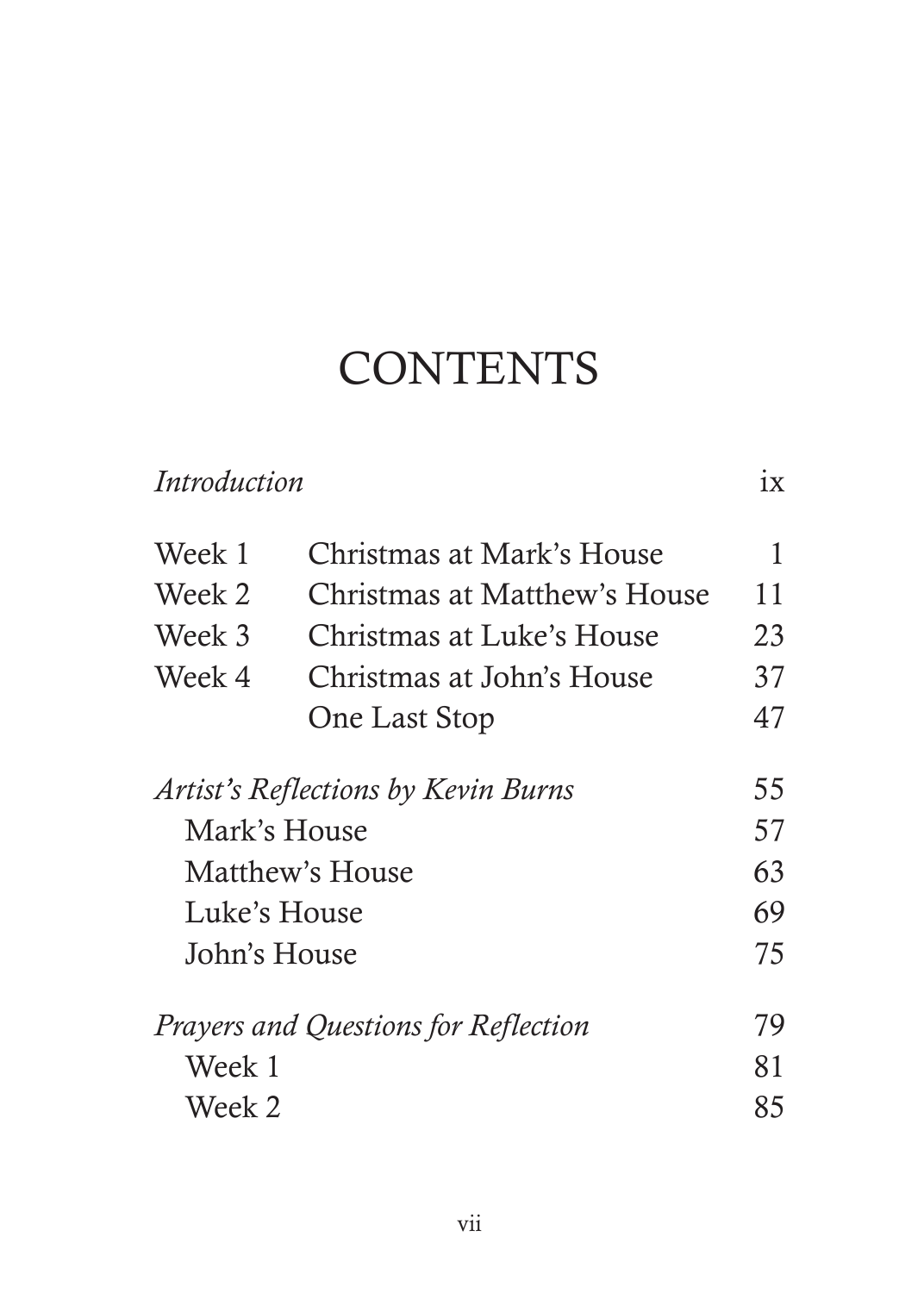| Week 3 | 91 |
|--------|----|
| Week 4 | 97 |
|        |    |

| <b>Ideas for Study Groups</b> |  | 101 |
|-------------------------------|--|-----|
|-------------------------------|--|-----|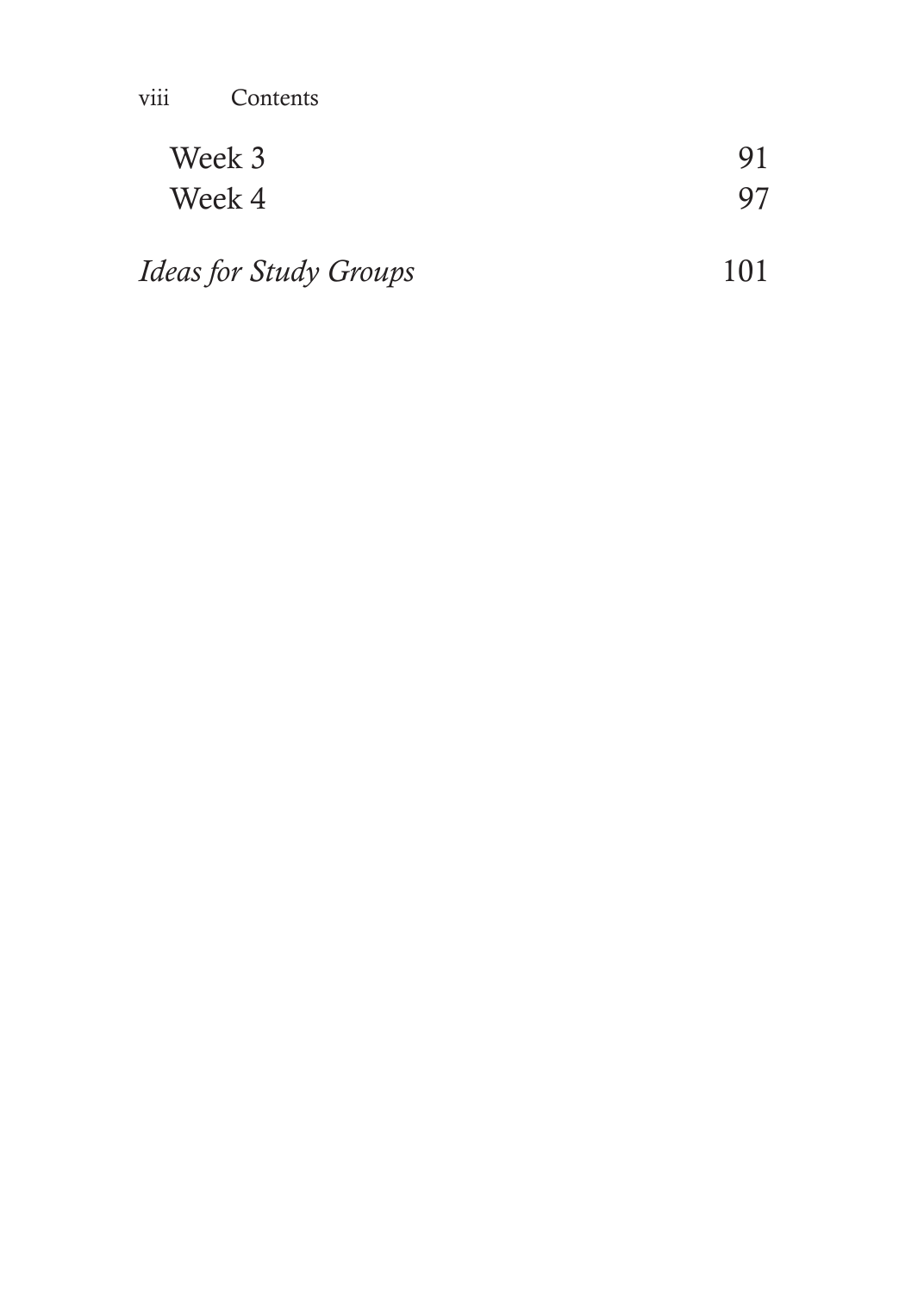## INTRODUCTION

Once again, we are putting up the decorations; we are singing carols and buying gifts. Once again, it is Advent. In these days between Thanksgiving and New Year's, many of us visit other people's homes. We may drop in for coffee or be invited to an open house. Some spend several days with relatives who live out of town. When we do this, it is always so interesting to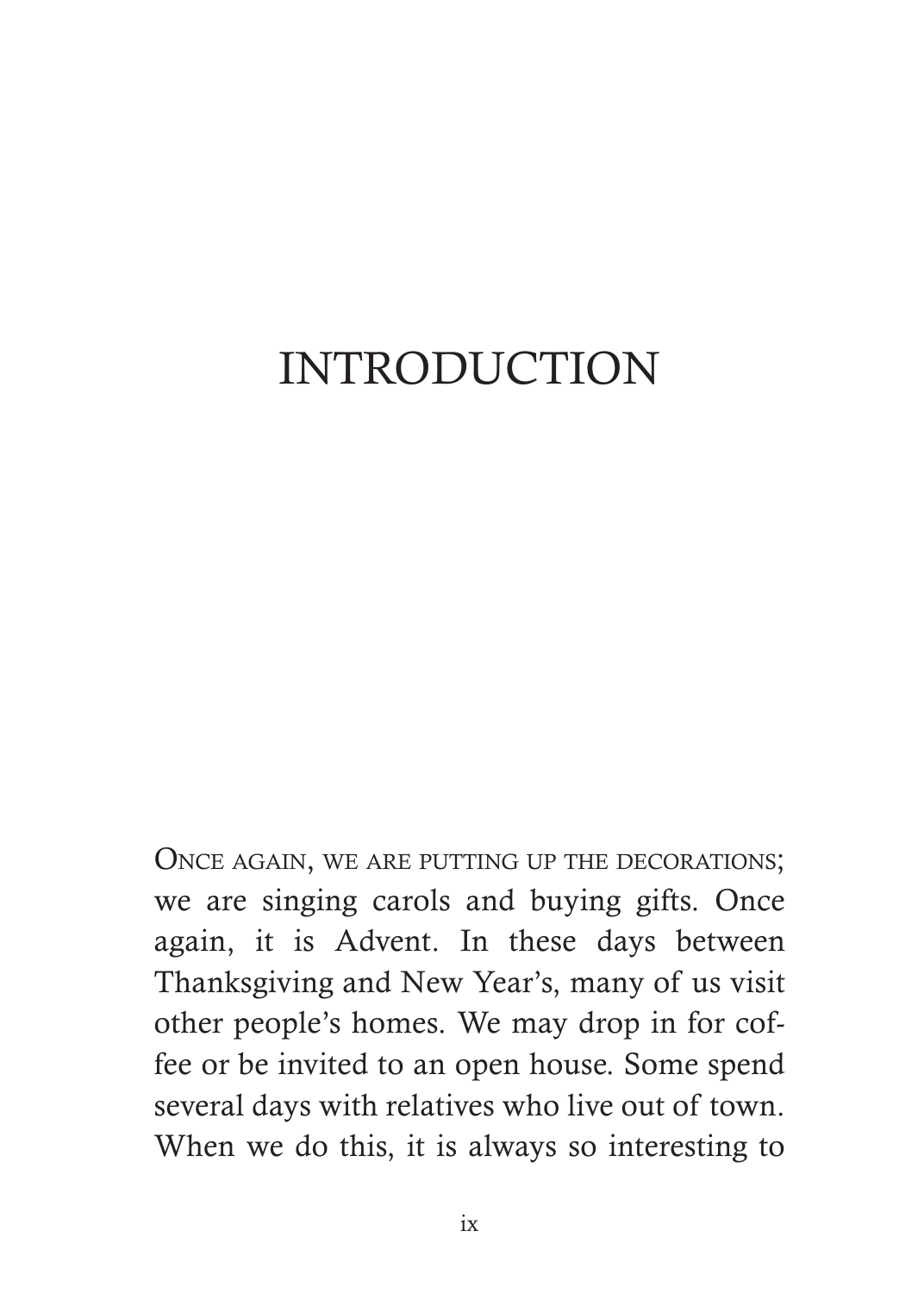see other people's homes—how they decorate, what kinds of things they cherish, how their styles mesh with their personalities. Tom Long, distinguished professor of preaching, has compared the church's lectionary (the three-year cycle of Sunday readings) to homes that the church goes to visit. The first year, the Gospel readings take us to Matthew's house; then we move on to Mark; finally, we visit Luke. Every year, on special occasions (notably in the season of Easter and some other special days) we go to visit John. Just like our own homes, each gospel house is quite different—decor and ambience reflect the family that lives there and their individual traditions. Some are cluttered; others are spare. Some are decorated within an inch of their lives; others are haphazard. We each like some more than others, but moving around allows us to savor the same things from different perspectives.

Some years ago, Jon Walton, then pastor of The First Presbyterian Church in the City of New York, used this idea as the basis for a sermon series during Advent. Building on his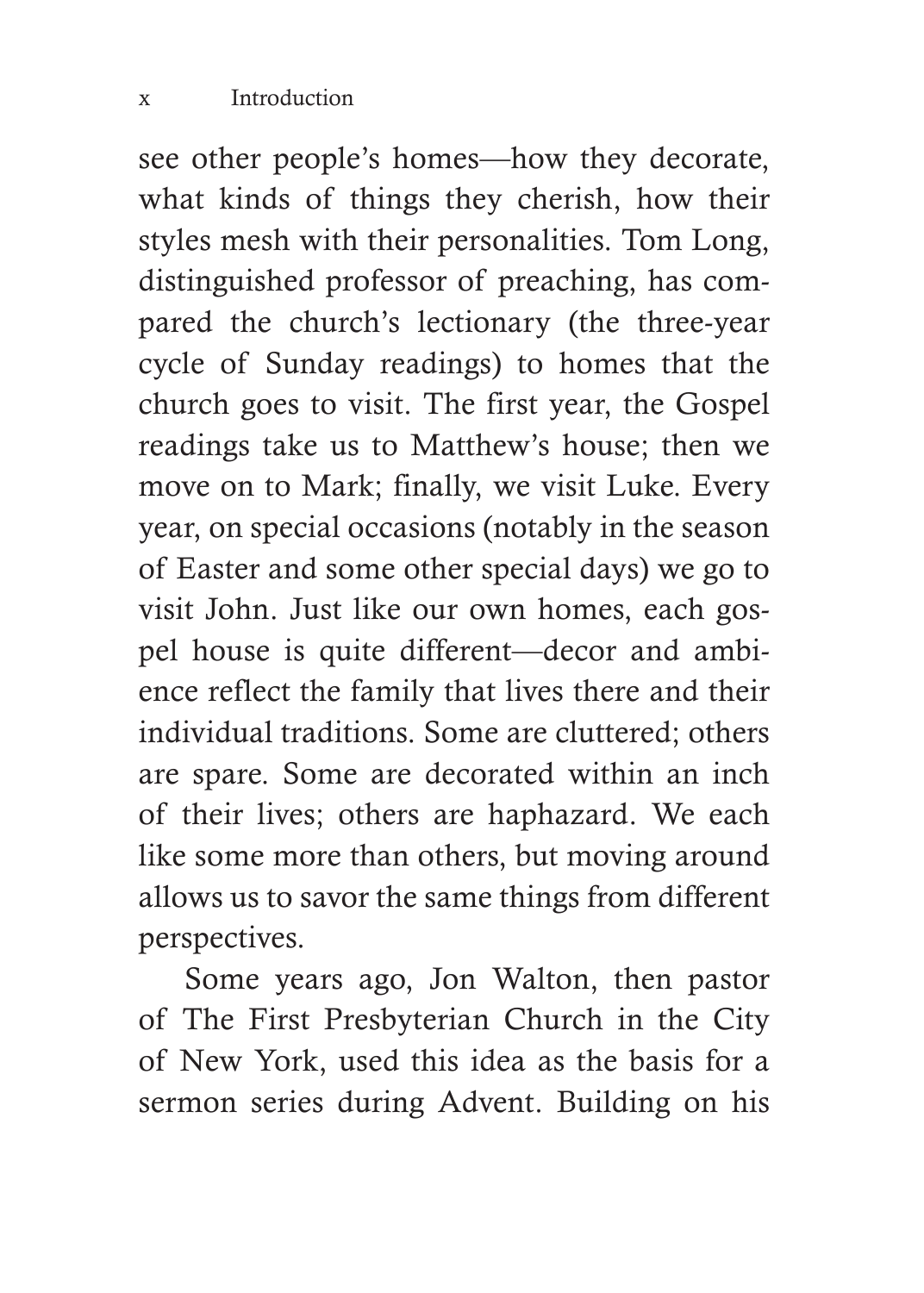idea, I invite you on a journey to visit our four Gospel homes. The purpose of our journey is to experience what Christmas means from that perspective and how Christmas is celebrated there. Each chapter of this book is accompanied by a drawing of a house, the design of which is suggested by the shape and character of the Gospel. These drawings originally appeared on the cover of the Sunday bulletin when these chapters were preached as sermons. They are the creation of Kevin Burns, who has written his own interpretations of the Gospel home that welcomes us. Burns is an architect by profession and a deeply knowledgeable Bible teacher. I am deeply grateful to Kevin for making these theological reflections find visual expression. We hope that pondering each of the illustrations will draw you more deeply into this journey as we reflect on the mystery of Jesus, Son of God, born of Mary.

This book is for individual or group study. It includes prayers and questions for reflection for each chapter near the end of the book. Readers can respond in writing in the space given.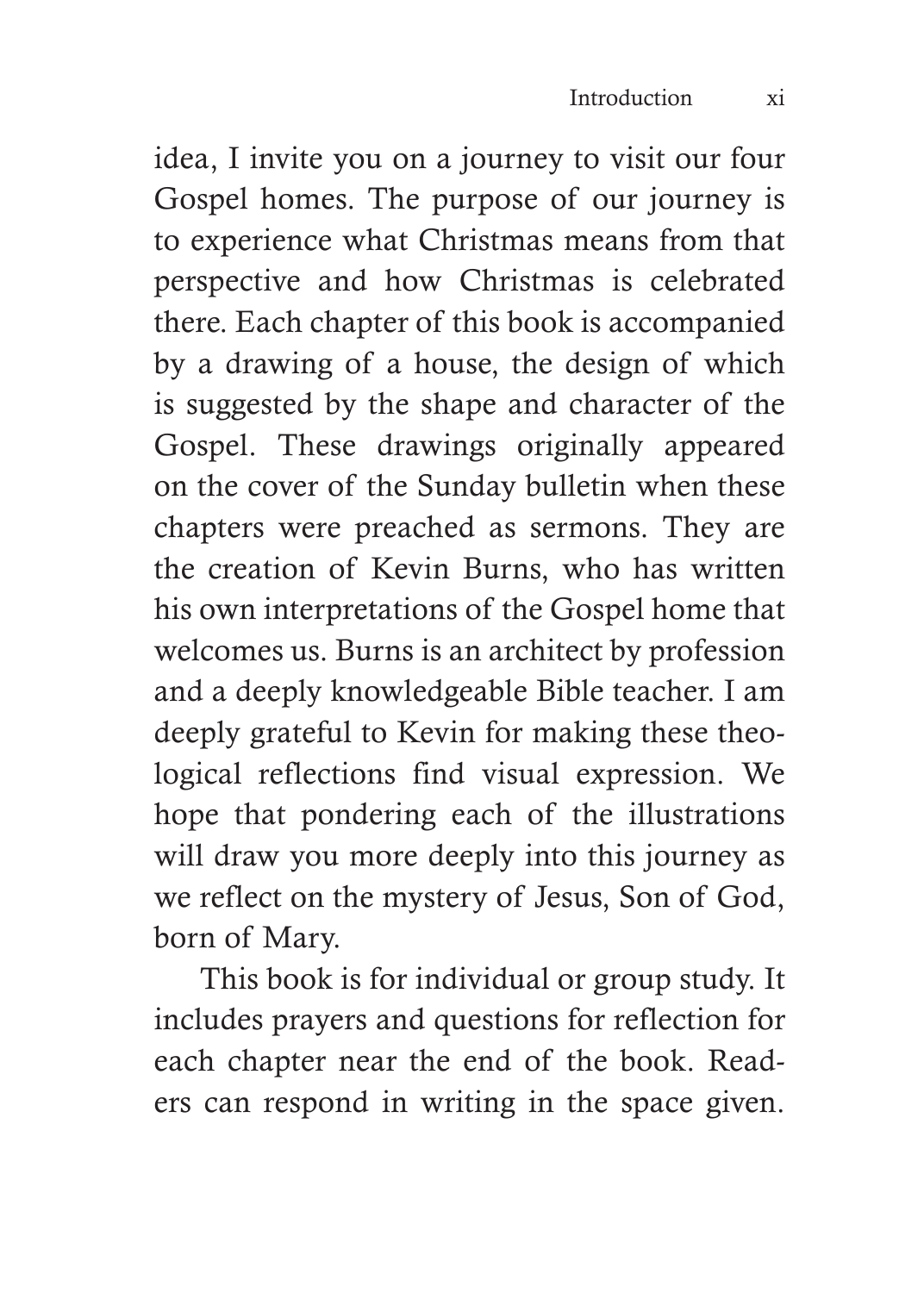Finally, the book concludes with suggestions for leading a group study. I am grateful to Martha Bettis Gee for providing the original version of this guide and to David Maxwell for his valuable contributions in editing this material.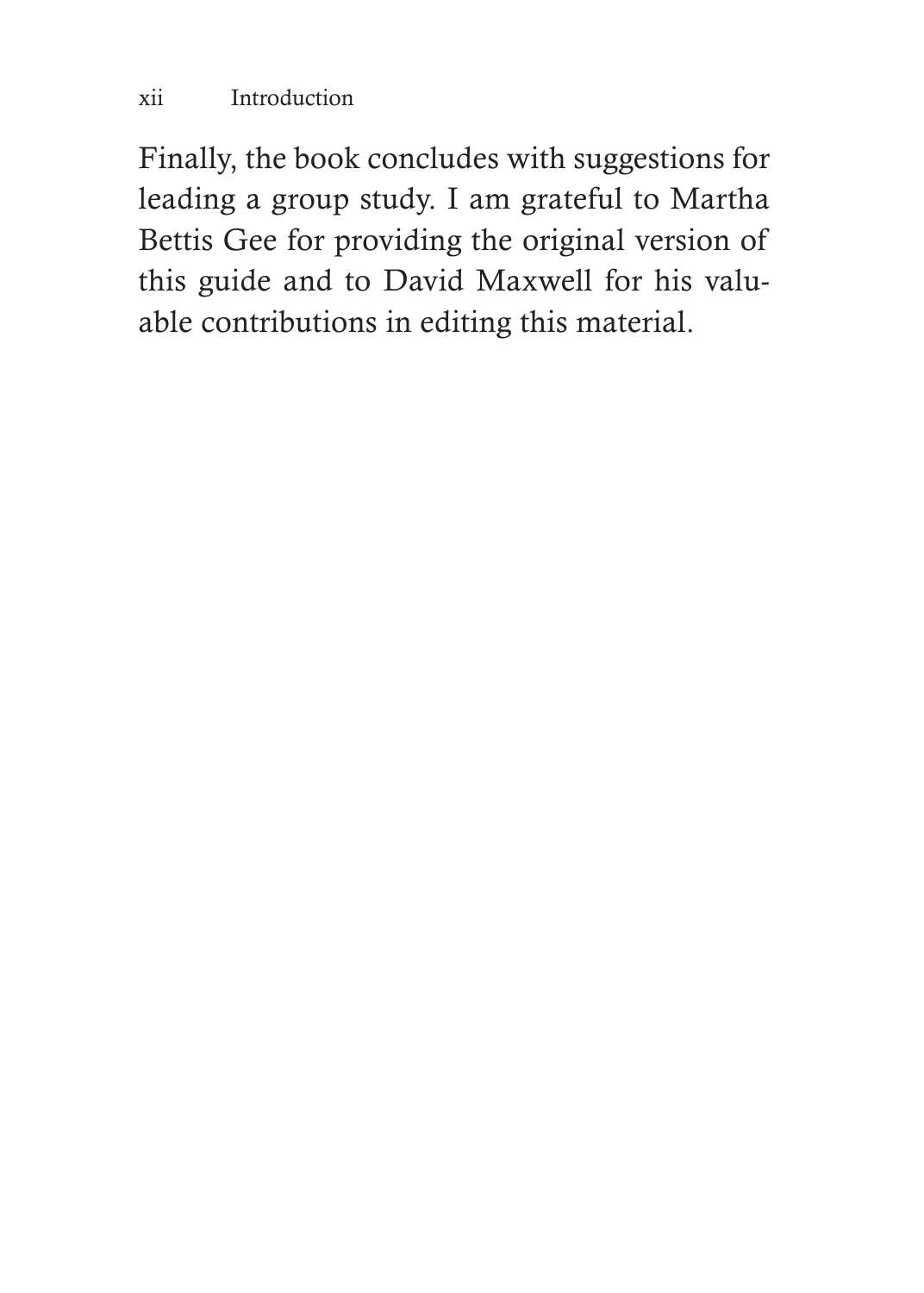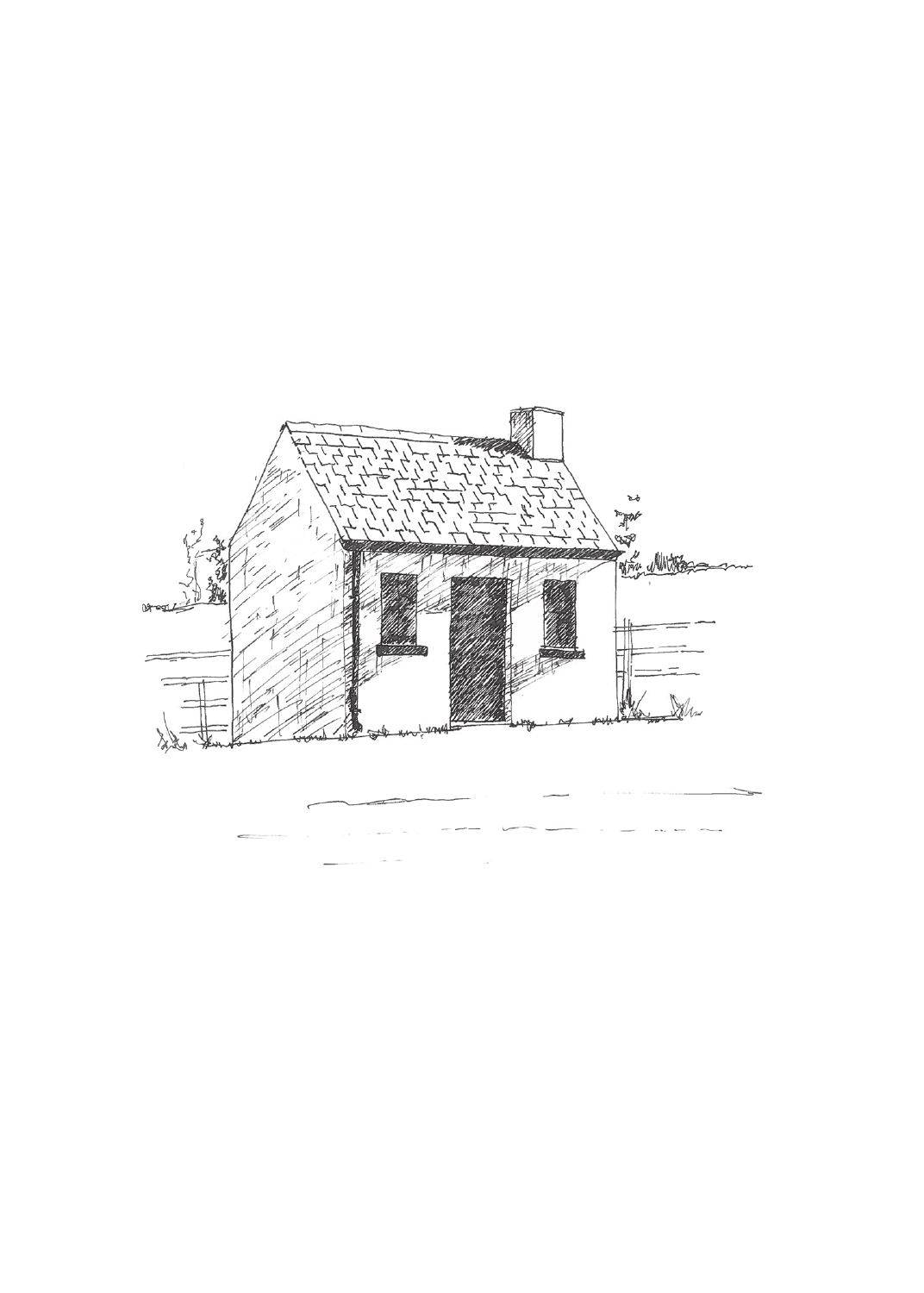#### Week 1

## CHRISTMAS AT MARK'S HOUSE

*Mark 1:1–11*

WE BEGIN BY GOING TO VISIT COUSIN MARK. He lives in a spare, simple home, because Mark is kind of like the police detective who says, "Just the facts, ma'am." His house has just what it needs and not much more: a door, a couple of widows, a chimney. The surprising thing is that there isn't much in the way of Christmas going on here. There are no decorations to speak of,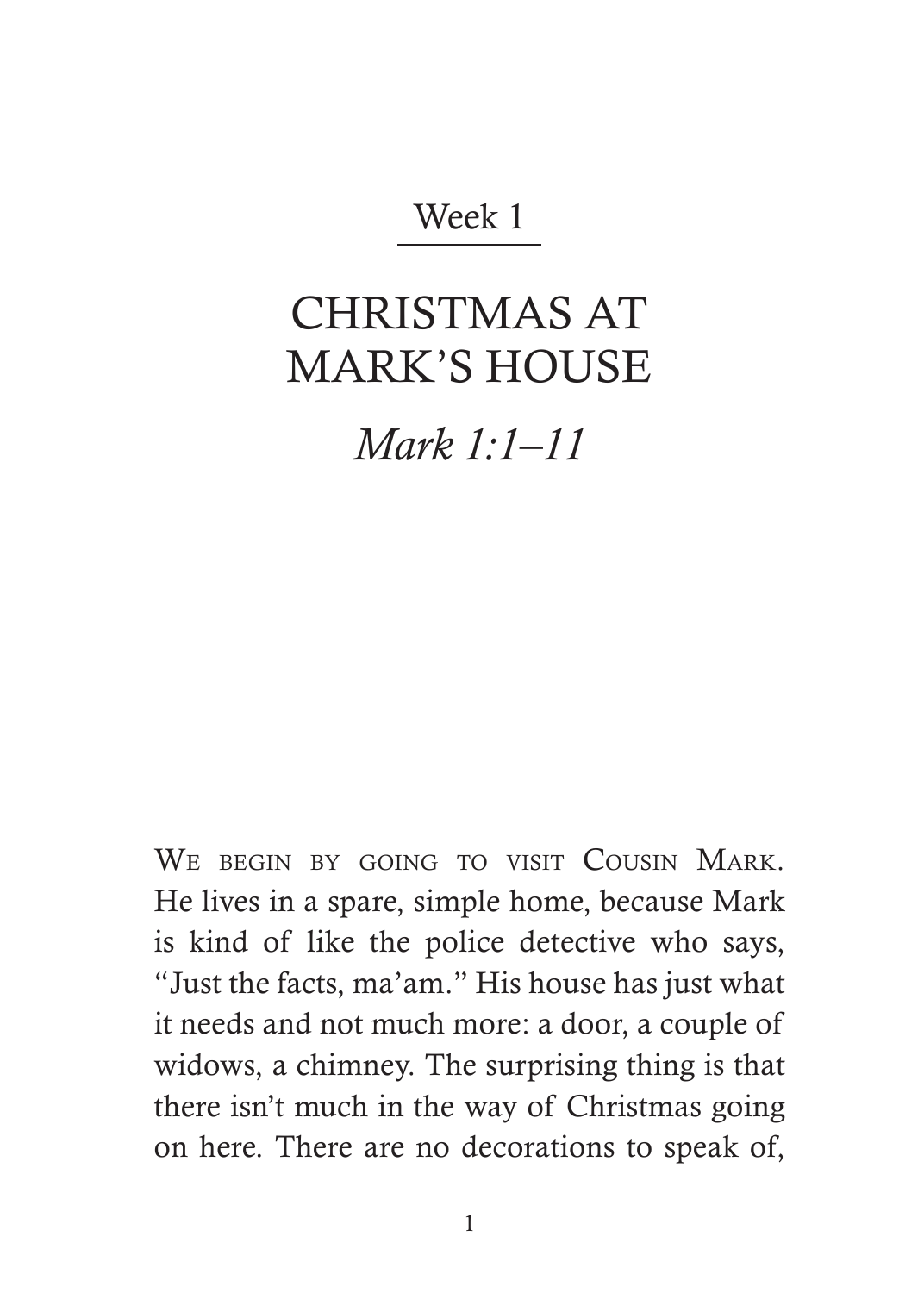not a lot that makes us think of holiday cheer. As far as we know, Mark is the first of these writings that we call "Gospels," and we call them that largely because of how Mark starts: "The beginning of the good news [that is, the "gospel"] of Jesus Christ, the Son of God." It's an odd way to start, don't you think? I mean, why would you announce the beginning of something that the reader knows is the beginning? It would be like starting a sermon by saying, "Now I am starting my sermon for Advent, week one." Well, obviously.

Perhaps Mark means something else by "beginning." Where does the Gospel begin? How does this whole thing get launched? According to Mark, it starts with John the Baptist. In the ancient world, the arrival of the monarch required a herald. The herald (or messenger) was the press release or the Facebook post or the tweet of the ancient world. Back then, a guy was sent into the city to say, "Heads up—monarch sighting! Sweep the streets and clean up your act!" The good news begins with the messenger, and the message is, "Prepare the way of the Lord, make his paths straight." Out in the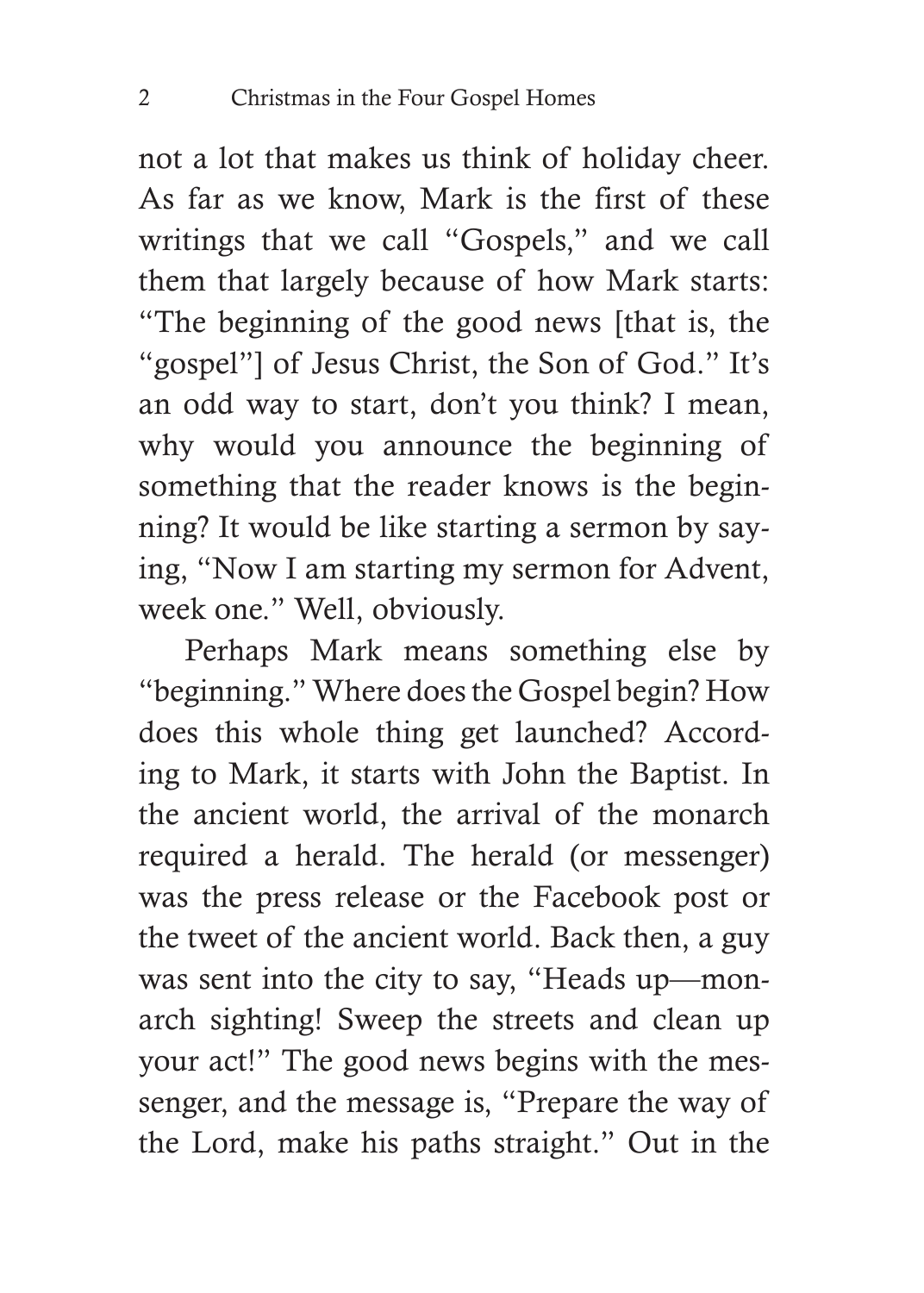wilderness, at the edge of civilization, in a sortof-scary liminal space, John is calling out for people to repent, to change their hearts and lives.

Baptism was the sign John offered people to signify their desire to prepare for the new thing John believed God was doing. Washed in the water of the River Jordan, the people were ready to start their lives with God anew. Some scholars suggest that this act of going through this water was to remind people of how God led their ancestors out of slavery and into freedom by passing through the water of the Red Sea. Among those who came to John was Jesus from Nazareth. When he came up from the water, Mark says, he saw the heavens torn open and the Spirit of God coming down like a dove. And he heard a voice saying to him, "You are my Beloved, my Son, my Child." Then that same Spirit drove Jesus deeper into the wilderness, where he fasted and prayed for forty days. His faith, his understanding of God, and his very identity were tested. When he returned to Galilee, he began to say, "The reign of God has come near." Jesus called a few followers and began a ministry of teaching and healing. By the end of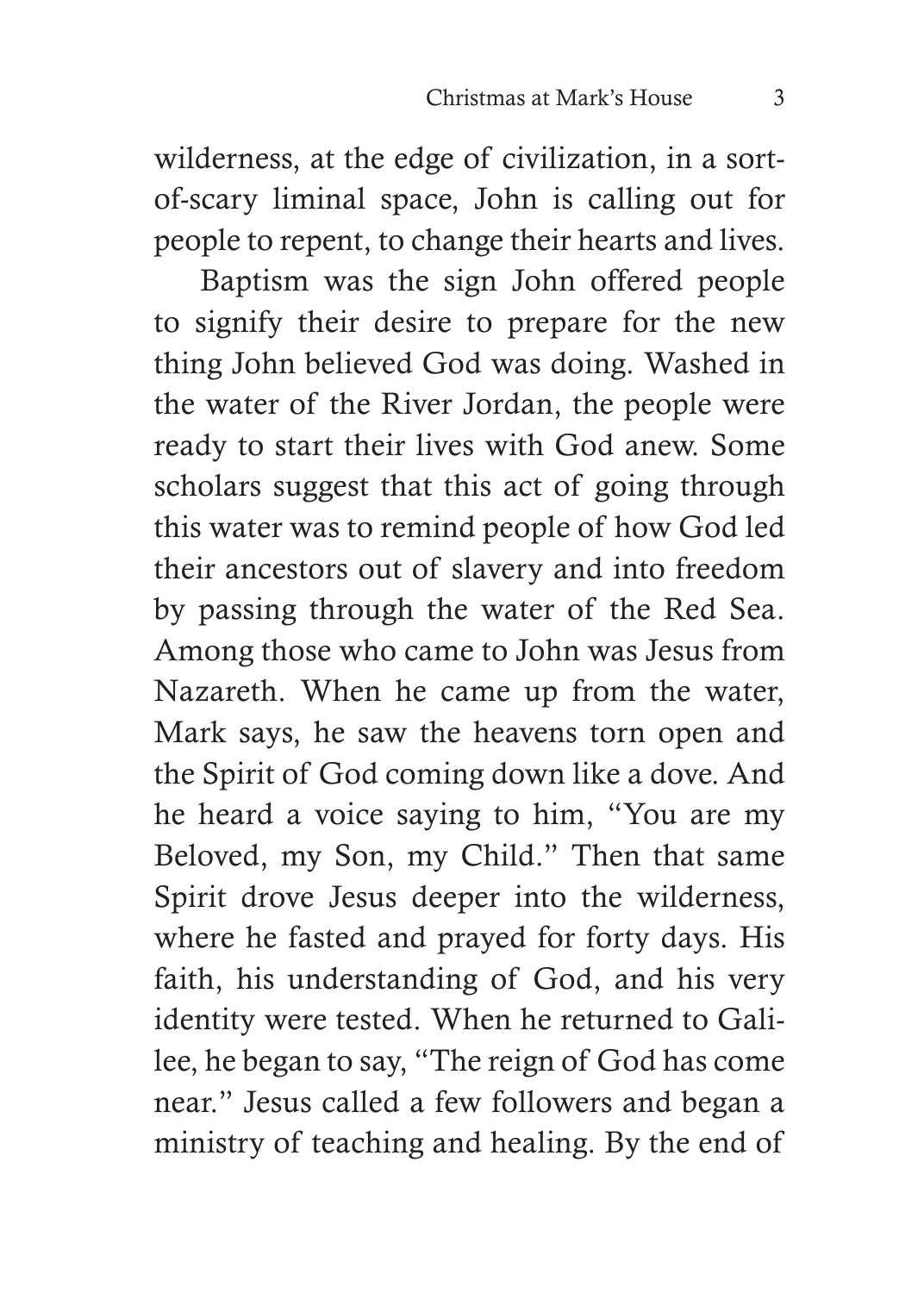chapter 1, Jesus is surrounded by crowds eager to hear his message. They are anxious, as well, for healing. For Mark, Jesus' acts of healing aren't just miracles; they are demonstrations of power. They point to the end of this Gospel and the truly good news that God is more powerful than suffering and death.

### NO CHRISTMAS STORY?

That's it. That's Mark's beginning. In a very few quick brushstrokes, the saga of the good news is launched. Why no Christmas story? Why no hint even of Jesus' beginnings? All we know is that he came from Nazareth. A pretty slim résumé and not very enlightening. Some think that Mark doesn't include a story about Jesus' birth because he doesn't know one. Mark is writing about thirty years after Jesus' death and resurrection. Tradition says that, by this time, Peter and Paul have already been put to death in Rome. Other eyewitnesses are surely dying off. Mark wants to capture the story as it is being told in small communities of believers around the Mediterranean. He is the first one to commit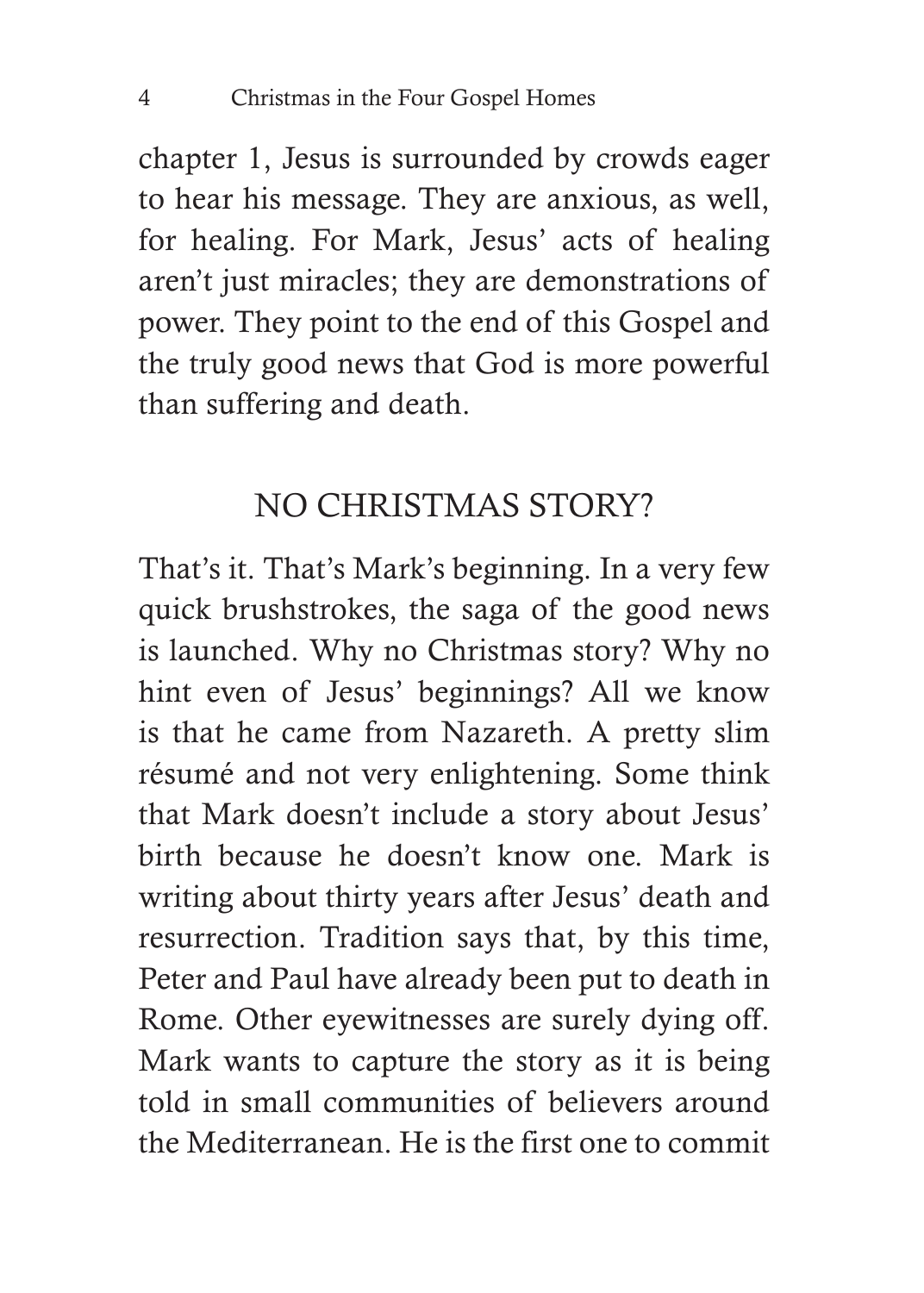this story to writing. Maybe he just doesn't know the part about Jesus' birth.

Frankly, I doubt that. I think Mark is both a skillful writer and an editor. Some think that Mark may have been a companion or protégé of Paul's. As we know, Paul is famously uninterested in the details of Jesus' life and ministry. "I preach Christ and him crucified," Paul wrote. Perhaps it is this theology, focused on the scandal of Christ's crucifixion and the triumph of resurrection, that shapes Mark's writing. Some have even called Mark's Gospel "a passion narrative with a long introduction." Indeed, this Gospel is structured around Jesus' predictions of his death and builds steadily to its dramatic conclusion. Christmas stories are left on the cutting room floor because they don't serve Mark's purposes. Mark knows (and tells us in his opening words) that Jesus is the Son of God. He doesn't need stories of a miraculous or mysterious birth to "prove" that. Jesus is the power of life over death. Birth stories are simply a distraction.

Mark may have been the first to think that Christmas was a distraction, but he was certainly not the last Christian to think so. Long before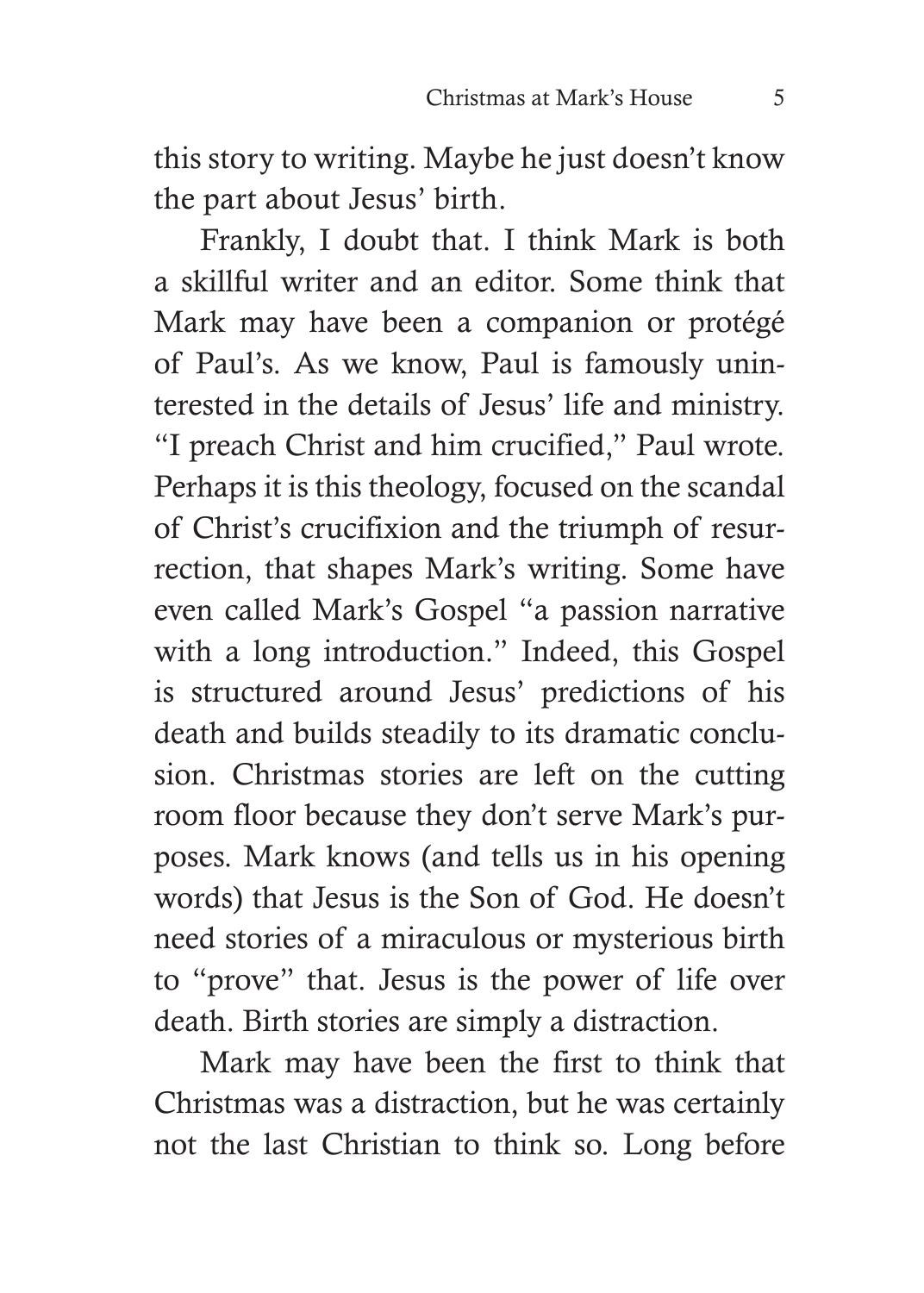Christmas became a festival of selling and buying, groups of Christians were skeptical about Christmas excess. Did you know that Christmas carols didn't appear in some Protestant hymnals until the late nineteenth and early twentieth centuries in the United States? There was a lot of Christmas celebration in colonial Williamsburg but not much in Puritan New England. Why? Because those followers of John Calvin believed that Sunday was the most important day and that Sunday observance should not be cluttered with other saints or festivals, including Christmas! Like Mark, those Christians held that the core of the Gospel was Jesus' death and resurrection. Therefore Sunday, the Lord's Day, should celebrate that alone. Anything else would be a distraction.

Don't panic. I know that many of you just got all the Christmas decorations out, and I'm not going to argue that we should put them back! I am proud to be a Reformed Christian, but there are things that well-meaning Reformers got wrong, and getting rid of Christmas was one of them. Reformed tradition is not wrong about what is at the heart of the good news: The good news of the gospel is not only the birth of a child. The good news is that the man who was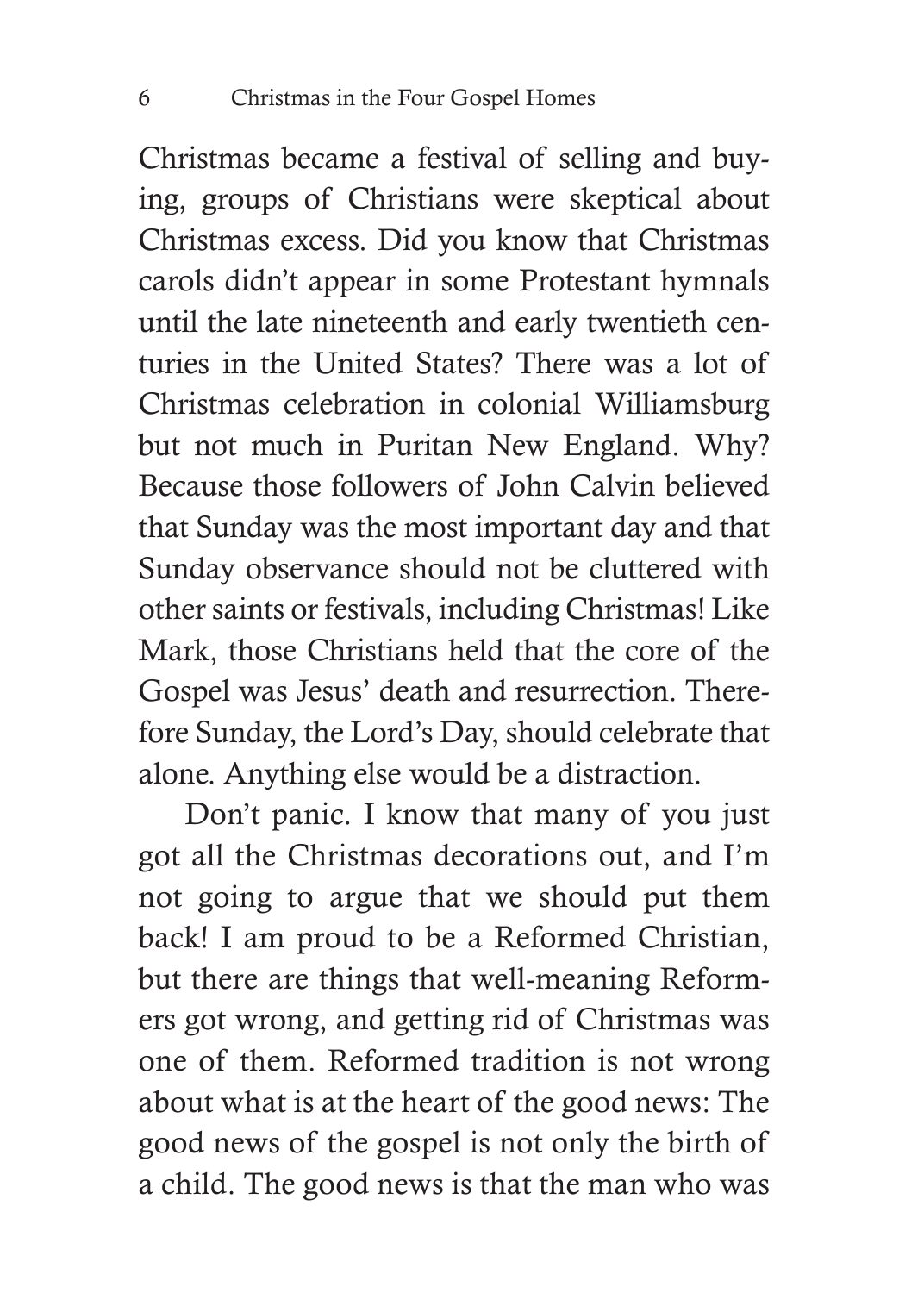the Son of God laid down his life for his friends and that God raised him from the dead as a sign that God's love conquers death.

#### FINDING HOPE

The Christmas season is well under way. Cherished traditions are surely appearing in your church, such as Advent wreaths, carol singing, special giving projects. There may be an upcoming children's Christmas pageant and Christmas Eve services to look forward to. But as the days grow shorter and light diminishes, many of us are anxious. So many things in our world seem unsettled and unknown. The nation seems to be deeply divided on major political issues. Many feel overlooked or sidelined. Racial injustice, particularly as that relates to poverty, unequal education, and incarceration, is once again in the news. Anti-immigrant sentiments have become common. Hateful and divisive rhetoric has taken the place of honest debate. Many are anxious, and the times seem out of joint.

Chirpy songs about Santa Clause won't get us very far in the face of the troubles we confront. Shopping, fun as it is, doesn't keep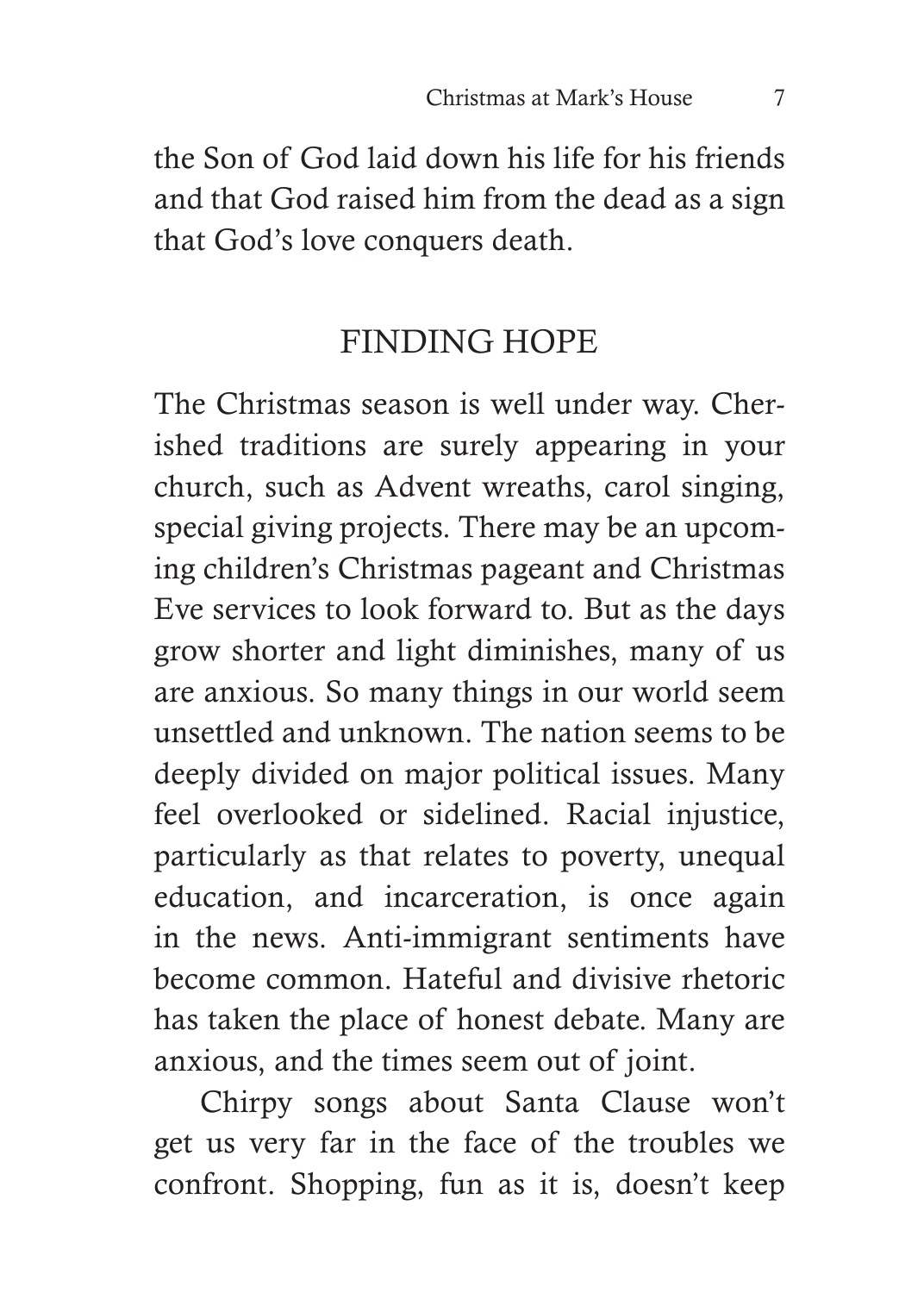anxiety at bay for long. Old-time Christmas nostalgia doesn't insulate us from a broken and fearful world. Hope is what we need, but as Cousin Mark reminds us, hope is to be found in the manger only because it is found first on the cross. The hope that Mark offers is not in spite of suffering; it is hope that has been through suffering and emerged on the other side. From the very beginning of this fast-paced Gospel story, we know that Jesus is headed toward his death. Three times he attempts to prepare his disciples; three times they fail to understand; three times he explains (patiently) that following him means following the way of the cross. It seems utterly counterintuitive, but this is God's way. As Leonard Cohen wrote: "There's a crack in everything / That's how the light gets in."1

As a child, my family decorated for Christmas on the day after Thanksgiving. We didn't shop; we unwrapped boxes of Christmas decorations. Then on New Year's Day, after the Rose Parade was over, we put it all away. That's one of the problems with Christmas: we have a tendency to

<sup>1.</sup> Leonard Cohen, "Anthem," *The Future*, Columbia, 1992, compact disc.